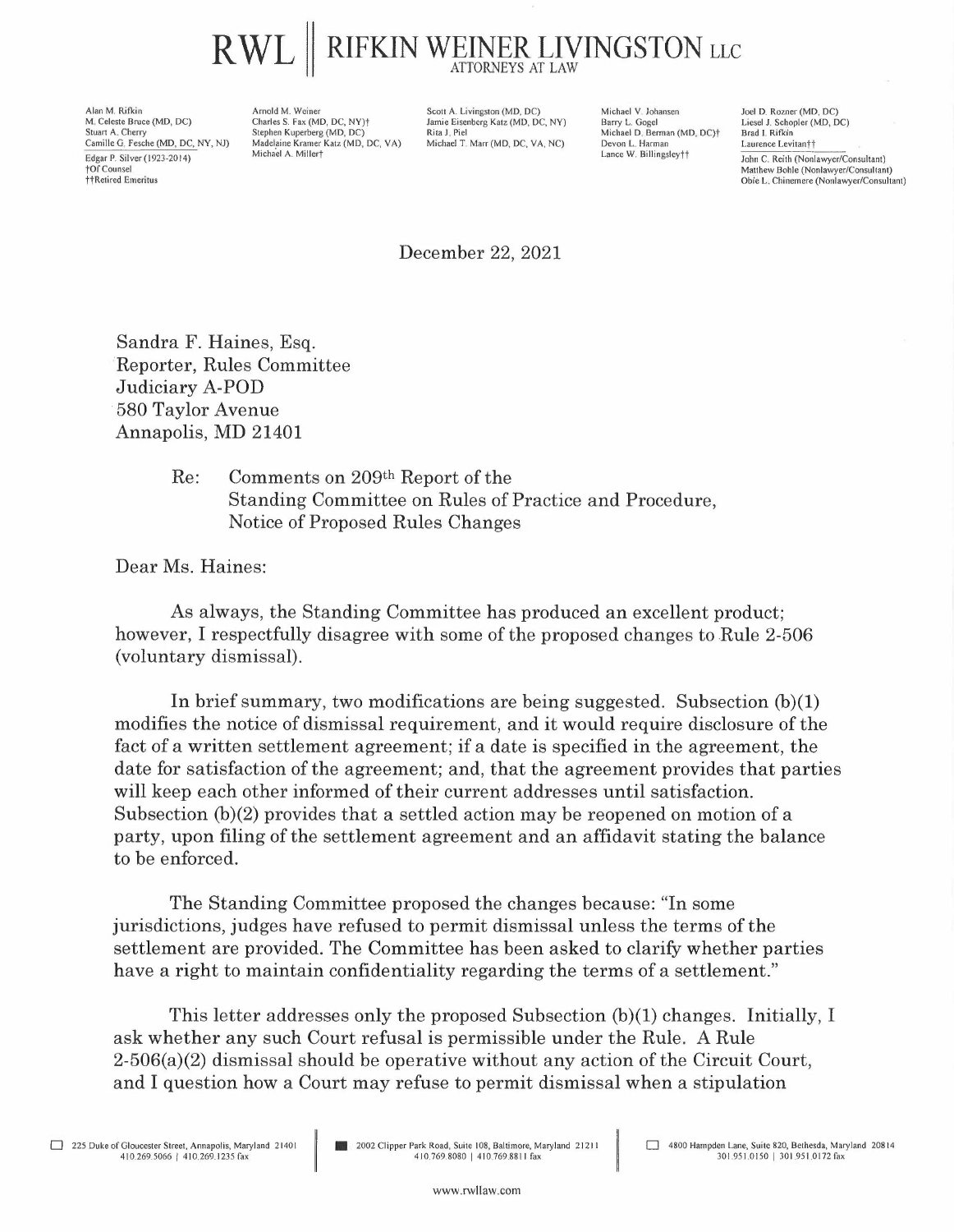comporting with Subsection (a)(2) of the Rule is filed. Filing of the stipulation, not a Court dismissal order, is the operative act under the Rule.

If there is a need for amendment, I suggest that a better course would be to make clear that a Court cannot refuse to permit dismissal by requiring that any of the terms of the settlement be provided. In my opinion, nothing in the text of the current Rule imposes a disclosure requirement. If clarification is appropriate, I suggest that Rule  $2-506(b)(1)$  could state: "If an action is settled upon written stipulated terms and dismissed a notice of voluntary dismissal pursuant to Subsection (a) need not provide any reason for the dismissal or any terms of any agreement."

In pertinent part, Rule 2-506 currently provides:

**(a) By Notice of Dismissal or Stipulation.** Except as otherwise provided in these rules or by statute, a party who has filed a complaint, counterclaim, cross-claim, or third-party claim *may dismiss* all or part of the claim *without leave of court by filing* (1) a notice of dismissal at any time before the adverse party files an answer or (2) *a stipulation of dismissal signed by all parties to the claim being dismissed.* 

**(h) Dismissal Upon Stipulated Terms.** If an action is settled upon written stipulated terms and dismissed, the action may be reopened at any time upon request of any party to the settlement to enforce the stipulated terms through the entry of judgment or other appropriate relief.

**(c) By Order of Court.** *Except as provided in section (a)* of this Rule, a party who has filed a complaint, counterclaim, cross-claim, or thirdparty claim may dismiss the claim only by order of court and *upon such terms and conditions as the court deems proper.* If a counterclaim has been filed before the filing of a plaintiffs motion for voluntary dismissal, the action shall not be dismissed over the objection of the party who filed the counterclaim unless the counterclaim can remain pending for independent adjudication by the court. If a third-party claim has been filed before the filing of a plaintiffs motion for voluntary dismissal, the court, in its discretion, may dismiss the action over the objection of the party who filed the third-party claim, but the court may not dismiss a third-party claim that is non-derivative and, if refiled, would be barred by an applicable statute of limitations. [Emphasis added].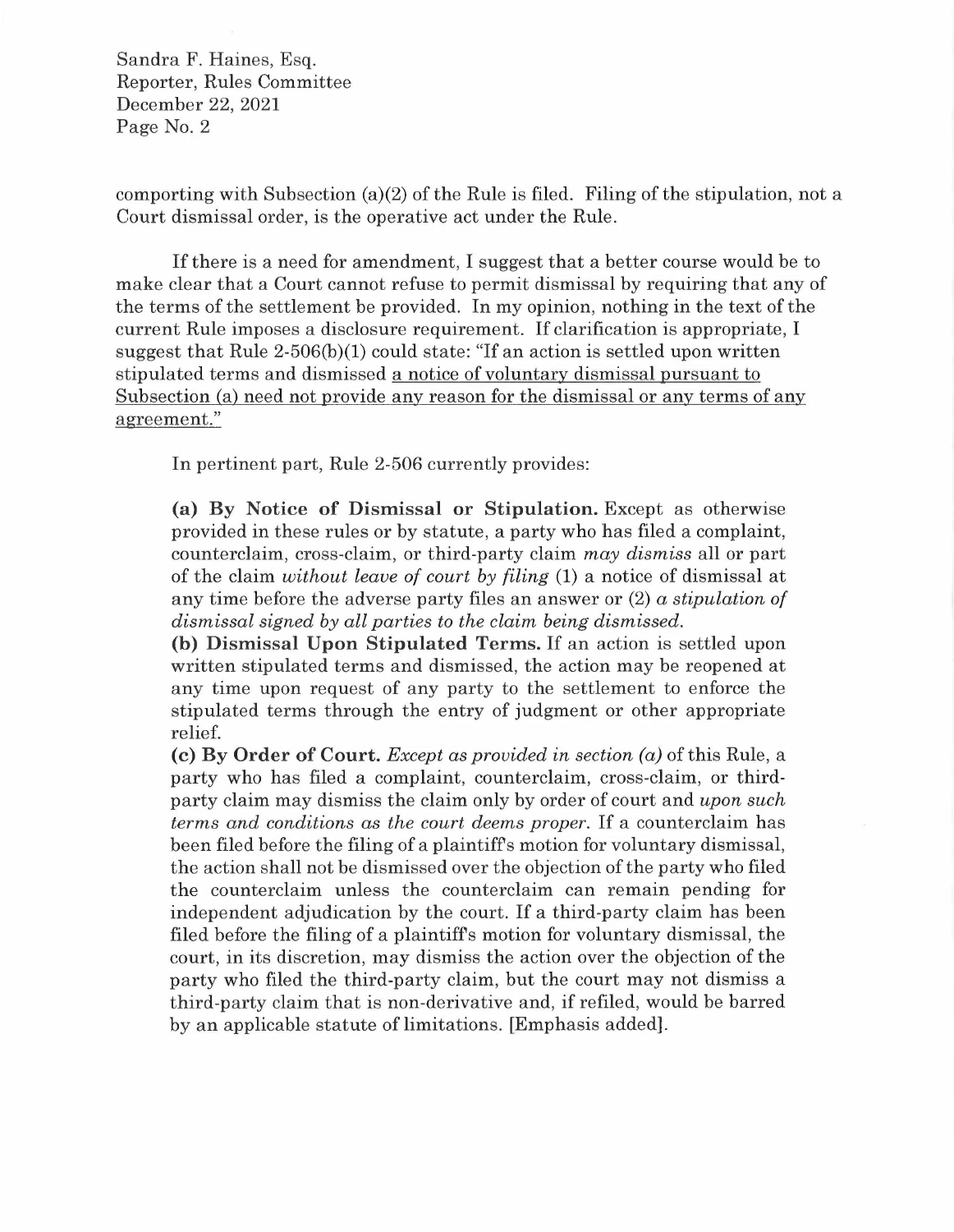I suggest that it is textually clear that a dismissal under Subsection  $(a)(2)$  is exempt from the "terms and conditions" provision of Subsection (c). Leave of Court is not required.

In pertinent part, Fed.R.Civ.P. 41(a) provides:

## **(a) Voluntary Dismissal.**

**(1)** *By the Plaintiff.* **(A)** *Without*  $\alpha$ 

**(A)** *Without a Court Order.* Subject to Rules  $23(e)$ ,  $23.1(c)$ ,  $23.2$ , and  $66$  and any applicable federal statute, the plaintiff *may dismiss* an action *without a court order* by filing:

> (i) a notice of dismissal before the opposing party serves either an answer or a motion for summary judgment; or

> (ii) *a stipulation of dismissal signed by all parties who have appeared.*

**(B)** *Effect.* Unless the notice or stipulation states otherwise, the dismissal is without prejudice. But if the plaintiff previously dismissed any federal- or state-court action based on or including the same claim, a notice of dismissal operates as an adjudication on the merits.

**(2)** *By Court Order; Effect. Except as provided in Rule 41(a)(l),*  an action may be dismissed at the plaintiffs request only by court order, *on terms that the court considers proper.* If a defendant has pleaded a counterclaim before being served with the plaintiffs motion to dismiss, the action may be dismissed over the defendant's objection only if the counterclaim can remain pending for independent adjudication. Unless the order states otherwise, a dismissal under this paragraph (2) is without prejudice. [Emphasis added].

In short, the current Maryland Rule closely parallels the Federal Rule. That is a persuasive reason to reject change.

I have the following concerns with proposed Subsection (b)(l):

*First*, I suggest that proposed Subsection (b)(1) creates an ambiguity with current Subsection (a). Subsection (a) permits "a stipulation of dismissal signed by all parties to the claim being dismissed." That provision authorizes dismissal of an action that has been settled by a written agreement without any disclosure. In my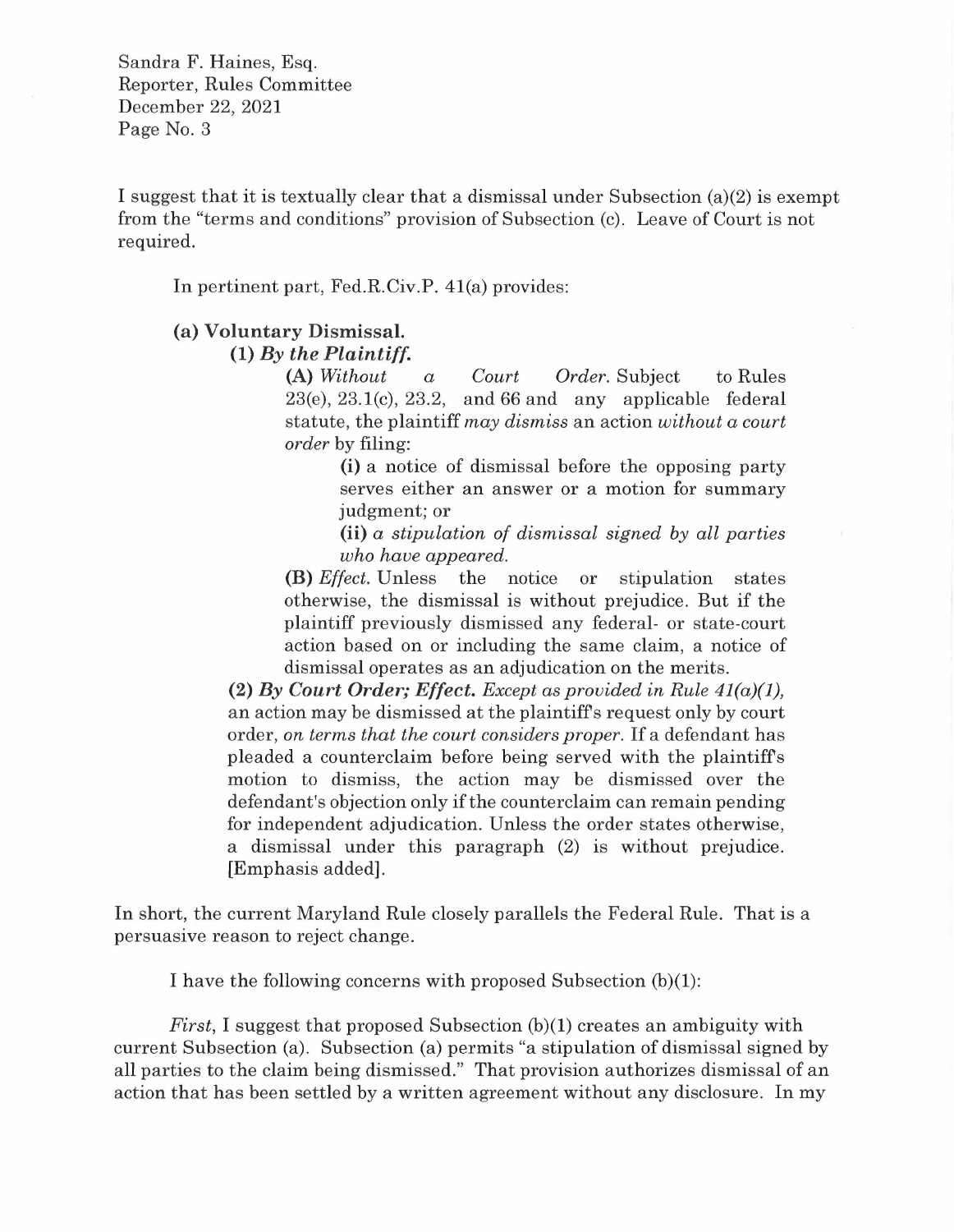experience, this course of action is generally followed in written settlements. Further, it is consistent with Subsection (c). However, proposed Subsection (b)(l) would require disclosure of the written settlement and some of its provisions. What would be required under proposed Subsection (b)(l) is not required in Subsection (a) or justified by Subsection (c). This creates ambiguity. 1

*Second,* while I have no empirical data, in my experience, the overwhelming majority of settlements are completed without problem, and I do not think that there is an empirically demonstrated need for additional requirements in the Rule to address what I perceive to be a small number of defaults. This seems to be the tail wagging the dog. Every settlement will be slightly more complex because some few are not consummated.

*Third,* with the exception of governmental settlements that are not confidential, settlement agreements are private contracts between the parties. I do not see the need for disclosure of any of the terms, absent a motion to enforce or to remedy a breach. In my experience, nongovernmental settling parties almost invariably desire confidentiality. If some disclosure is required by the proposed Rule, it will likely result in additional verbiage. For example, a defendant will insist on adding "without any admission of liability and with a full denial of liability" to the stipulation disclosing a settlement payment. And, a plaintiff will then ask for countering language that is typical in agreements. If a payment date is specified, one party may want to add that "time is of the essence" and the other may resist. If multiple payments are provided, as is often the case in commercial cases, must all, or only the final one, be provided? If only the latter, it may create an argument that the interim payment dates are no longer material.

*Fourth,* Rule 2-506(b) addresses a "Dismissal on Stipulated Terms." While I do not question the Court's inherent power to require additional information, most stipulations do not provide such information. For example, a stipulation extending the time to answer, or to enlarge the time for discovery responses, which does not conflict with a Court-imposed milestone, normally recites only the parties' agreement and relief requested. I do not see a reason that a stipulation of dismissal is treated differently under Subsection (b). If both parties have agreed to an amicable resolution, absent minority or incapacity, the agreement should be sufficient. Indeed, it is in Subsection (c) dismissals that the Court has the power to determine whether it deems a settlement to be proper.

<sup>1</sup>Further, to the extent, if any, to which the proposed amendment triggers Subsection (c), it may indicate that Courts have the power to, or should, become involved in evaluating the settlement agreement, i.e., the "terms and conditions," to determine if they are deemed "proper."